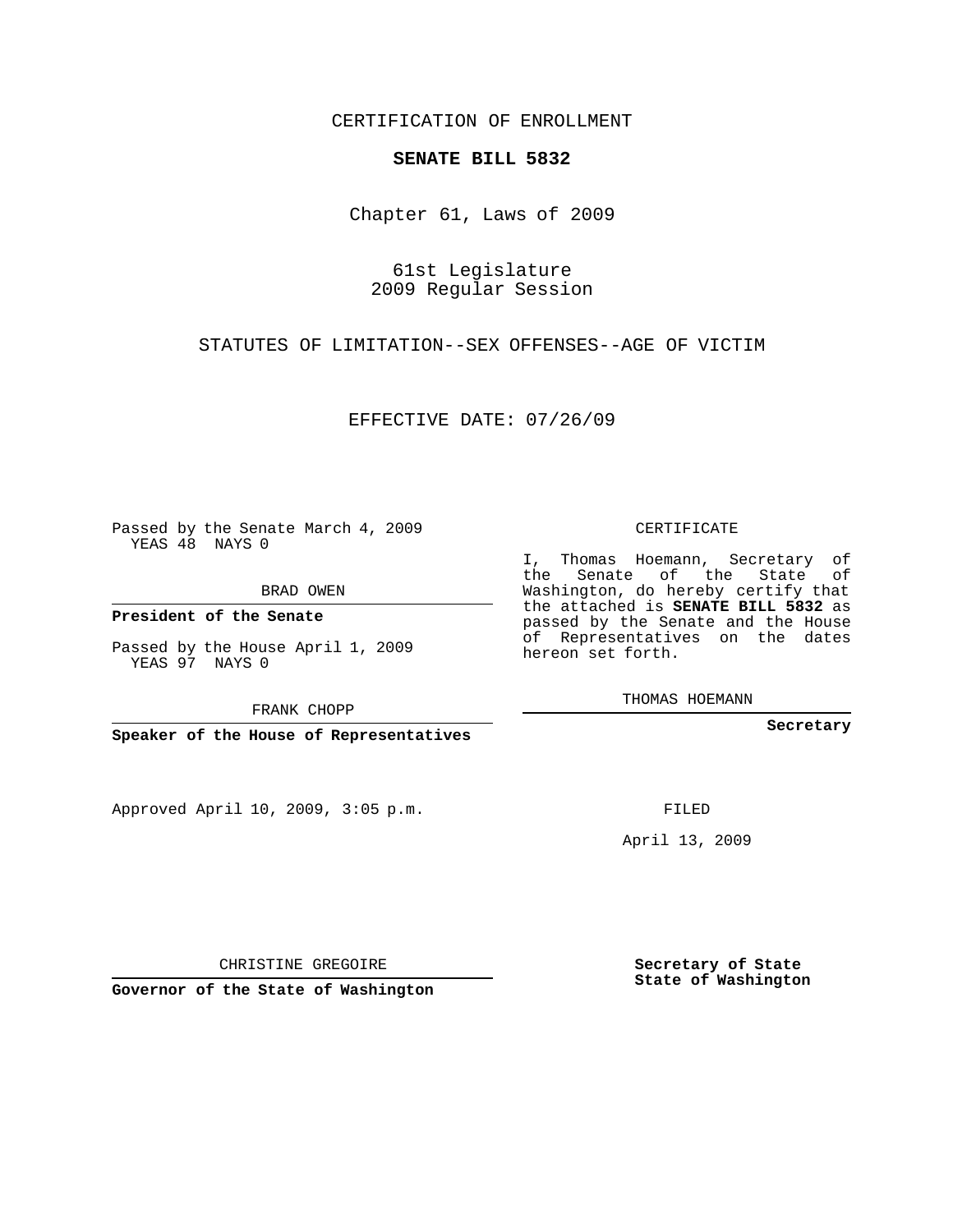## **SENATE BILL 5832** \_\_\_\_\_\_\_\_\_\_\_\_\_\_\_\_\_\_\_\_\_\_\_\_\_\_\_\_\_\_\_\_\_\_\_\_\_\_\_\_\_\_\_\_\_

\_\_\_\_\_\_\_\_\_\_\_\_\_\_\_\_\_\_\_\_\_\_\_\_\_\_\_\_\_\_\_\_\_\_\_\_\_\_\_\_\_\_\_\_\_

Passed Legislature - 2009 Regular Session

**State of Washington 61st Legislature 2009 Regular Session**

**By** Senators Kohl-Welles, Stevens, and Marr; by request of Sentencing Guidelines Commission

Read first time 02/04/09. Referred to Committee on Judiciary.

 AN ACT Relating to allowing the prosecution of sex offenses against minor victims until the victim's twenty-eighth birthday if the offense is listed in RCW 9A.04.080(1) (b)(iii)(A) or (c); and amending RCW 9A.04.080.

BE IT ENACTED BY THE LEGISLATURE OF THE STATE OF WASHINGTON:

 **Sec. 1.** RCW 9A.04.080 and 2006 c 132 s 1 are each amended to read as follows:

 (1) Prosecutions for criminal offenses shall not be commenced after the periods prescribed in this section.

 (a) The following offenses may be prosecuted at any time after their commission:

- (i) Murder;
- 13 (ii) Homicide by abuse;
- (iii) Arson if a death results;
- (iv) Vehicular homicide;

(v) Vehicular assault if a death results;

 (vi) Hit-and-run injury-accident if a death results (RCW 46.52.020(4)).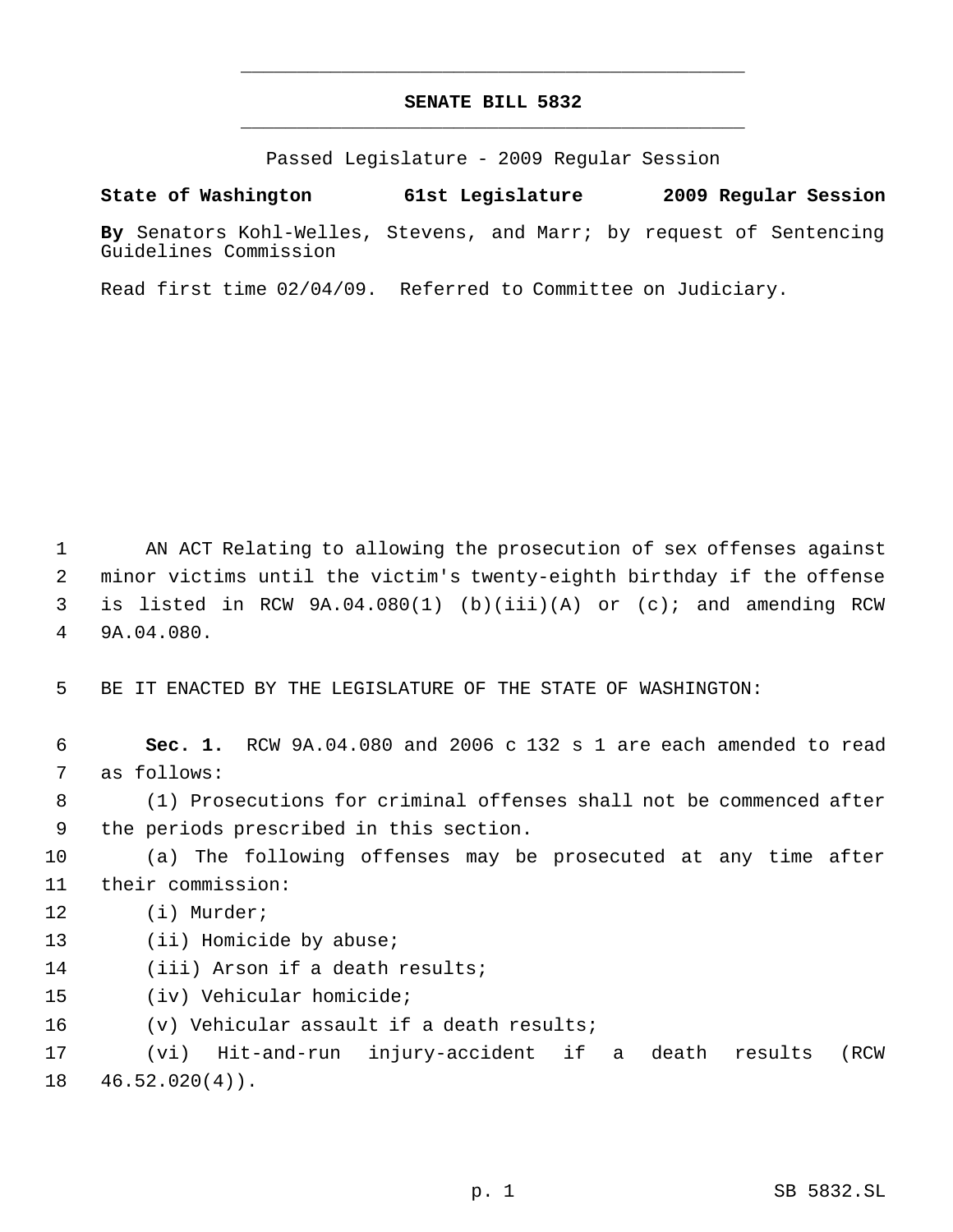(b) The following offenses shall not be prosecuted more than ten years after their commission:

 (i) Any felony committed by a public officer if the commission is in connection with the duties of his or her office or constitutes a breach of his or her public duty or a violation of the oath of office;

(ii) Arson if no death results; or

 (iii)(A) Violations of RCW 9A.44.040 or 9A.44.050 if the rape is reported to a law enforcement agency within one year of its commission; except that if the victim is under fourteen years of age when the rape is committed and the rape is reported to a law enforcement agency within one year of its commission, the violation may be prosecuted up 12 to ((three years after)) the victim's ((eighteenth)) twenty-eighth 13 birthday ((or up to ten years after the rape's commission, whichever is  $\text{later}$ )).

 (B) If a violation of RCW 9A.44.040 or 9A.44.050 is not reported 16 within one year, the rape may not be prosecuted:  $((+A)^2)$  (I) More than three years after its commission if the violation was committed against 18 a victim fourteen years of age or older; or  $((+B))$  (II) more than three years after the victim's eighteenth birthday or more than seven years after the rape's commission, whichever is later, if the violation was committed against a victim under fourteen years of age.

22 (c) Violations of the following statutes ((shall-not)) may be 23 prosecuted ((more than three years after)) up to the victim's 24 ((eighteenth)) twenty-eighth birthday ((or more than seven years after 25 their commission, whichever is later): RCW 9A.44.073, 9A.44.076, 9A.44.083, 9A.44.086, 9A.44.070, 9A.44.080, 9A.44.100(1)(b), 9A.44.079, 9A.44.089, or 9A.64.020.

 (d) The following offenses shall not be prosecuted more than six years after their commission: Violations of RCW 9A.82.060 or 9A.82.080.

 (e) The following offenses shall not be prosecuted more than five years after their commission: Any class C felony under chapter 74.09, 82.36, or 82.38 RCW.

 (f) Bigamy shall not be prosecuted more than three years after the time specified in RCW 9A.64.010.

 (g) A violation of RCW 9A.56.030 must not be prosecuted more than three years after the discovery of the offense when the victim is a tax exempt corporation under 26 U.S.C. Sec. 501(c)(3).